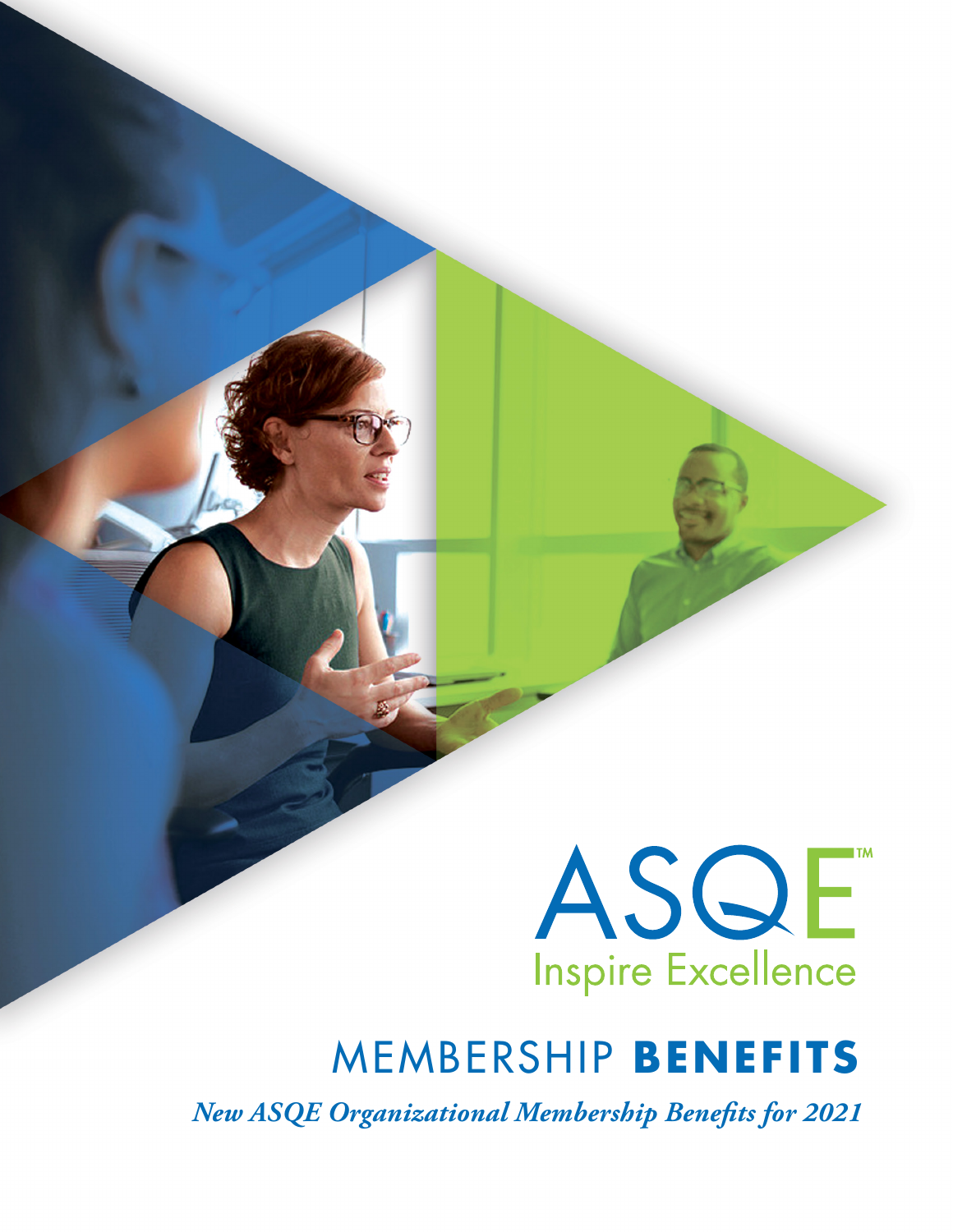# ASQE

ASQE members can customize tools and resources through packages and add-ons that best suit their needs.

# MEMBERSHIP **OVERVIEW**

# *Coming in 2021!*

*At-A-Glance Benefits Comparison*

- Engage with ASQ and ASQE at levels that are most relevant.
- Enjoy access to exclusive member events, research, and content to empower teams to further their pursuit of performance excellence. Participate in annual benchmarking, recognition, and research activities.

| ASQE MEMBERSHIP LEVELS & BENEFITS                                                                                            | <b>PARTNER</b> | <b>AMBASSADOR</b> | <b>LEADER</b> |
|------------------------------------------------------------------------------------------------------------------------------|----------------|-------------------|---------------|
| <b>INDUSTRY BENCHMARKING</b>                                                                                                 |                |                   |               |
| Access to the <b>Insights on Excellence (IoE)</b> benchmarking survey,<br>annual report, and Forbes Insights Executive Brief | Included       | Included          | Included      |
| 300+ industry partner reports on asq.org                                                                                     | Included       | Included          | Included      |
| Opportunity to connect with resources for the Malcolm Baldrige<br>National Quality Award                                     | Included       | Included          | Included      |

#### QUALITY RESOURCES & TOOLS

| Included ASQ Affiliate Memberships for key individuals,<br>including access to Sections, Technical Communities,<br>and digital journal subscriptions     | 10 <sup>1</sup><br><b>Members</b> | 30<br><b>Members</b> | 50<br><b>Members</b> |
|----------------------------------------------------------------------------------------------------------------------------------------------------------|-----------------------------------|----------------------|----------------------|
| Unlimited linked Affiliate Employees - eligible for<br>25% discount to obtain ASQ Affiliate Membership (above)                                           | Included                          | Included             | Included             |
| Member pricing on all ASQ Quality Press<br>books/standards                                                                                               | Included                          | Included             | Included             |
| Online access to ASQ's Quality Resources: publications,<br>tools, case studies, webcasts, and journals for all linked<br>Affiliate Members and Employees | Included                          | Included             | Included             |
| Voting rights on ASQE business for an eligible representative<br>of your organization                                                                    | 1 Contact                         | 1 Contact            | 1 Contact            |
| Eligibility to serve in positions on ASQE Board of Directors and<br>applicable committees                                                                | Eligible                          | Eligible             | Eligible             |
|                                                                                                                                                          | \$6,000                           | \$15,000             | \$25,000             |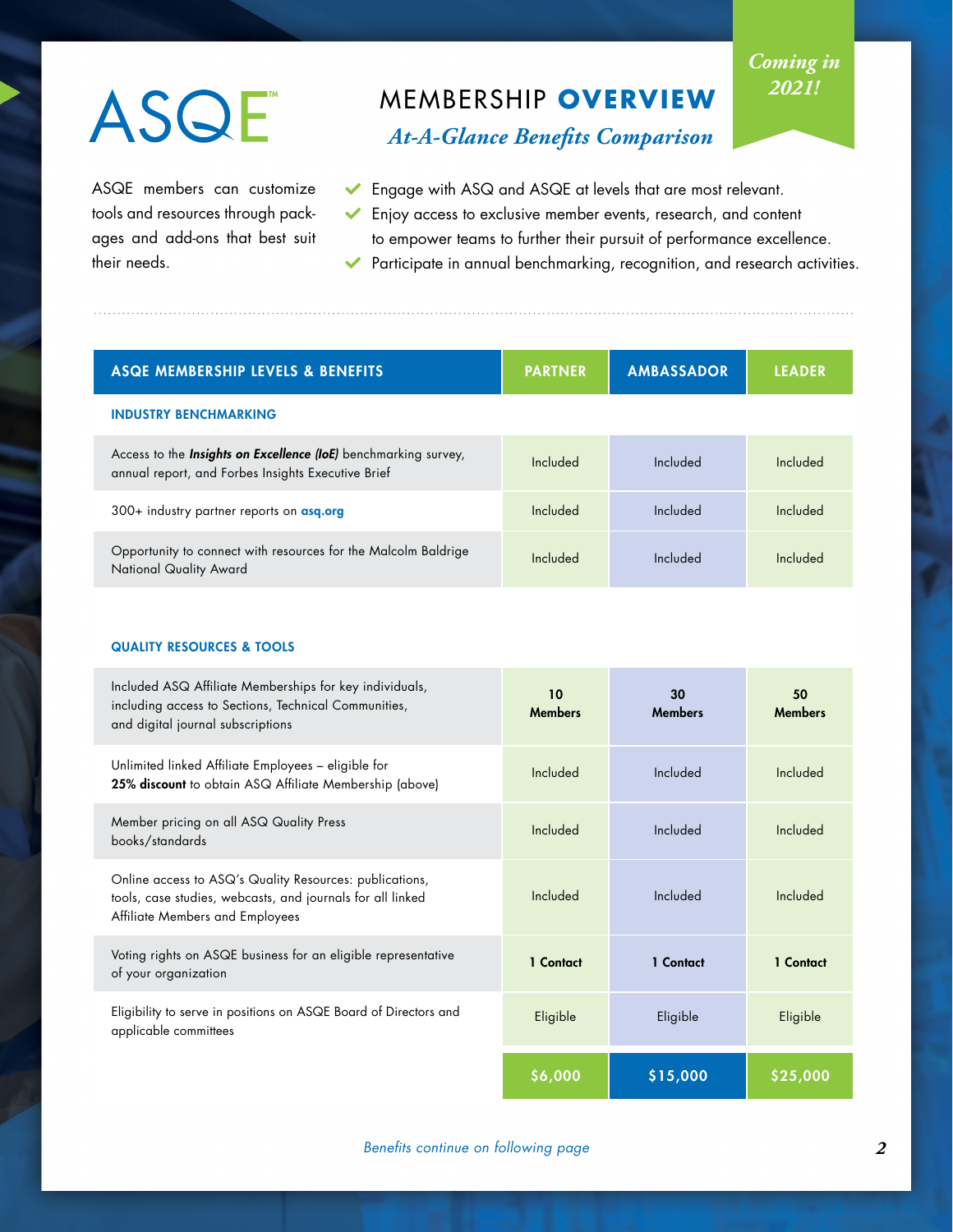# ASQE

# MEMBERSHIP **OVERVIEW**

*At-A-Glance Benefits Comparison*

| <b>ASQE MEMBERSHIP LEVELS &amp; BENEFITS</b>                                                                                                                 | <b>PARTNER</b>                | <b>AMBASSADOR</b>                   | <b>LEADER</b>                   |
|--------------------------------------------------------------------------------------------------------------------------------------------------------------|-------------------------------|-------------------------------------|---------------------------------|
| <b>TALENT &amp; TEAM DEVELOPMENT</b>                                                                                                                         |                               |                                     |                                 |
| Member pricing on all ASQ Certifications and Quality Education                                                                                               | Included                      | Included                            | Included                        |
| Annual credit for ASQ e-Learning (on-demand, virtual)                                                                                                        | \$250<br><b>Annual Credit</b> | \$500<br><b>Annual Credit</b>       | \$1,000<br><b>Annual Credit</b> |
| ASQE International Team Excellence Awards Annual Entry<br>(includes Application Fee & Criteria)                                                              | Add-On                        | Add-On                              | 1 Included                      |
| <b>ENGAGEMENT, NETWORKING &amp; EVENTS</b>                                                                                                                   |                               |                                     |                                 |
| Complimentary ASQ-Hosted Conference Registrations Included -<br>Annual Value to Redeem                                                                       | \$1,000                       | \$4,500                             | \$7,500                         |
| <b>Excellence Roundtable (ERT)</b> Event Invites +<br>Annual Member Exclusive Networking Opportunities                                                       | Participant                   | $\mathbf{2}$<br><b>Participants</b> | 3<br><b>Participants</b>        |
| Organizational Member business meetings with ASQE Board of<br>Directors - as scheduled                                                                       | Included                      | Included                            | Included                        |
| Opportunities for featuring Member Case Studies (Spotlights) in<br>ASQE materials, e-newsletters, and participation in the Ascend<br>Virtual Workshop Series | Included                      | Included                            | Included                        |
|                                                                                                                                                              | \$6,000                       | \$15,000                            | \$25,000                        |

| <b>CUSTOMIZABLE A LA CARTE BENEFITS: ADD-ONS</b>                                                                 | <b>ASQE MEMBER PRICE</b>                              |
|------------------------------------------------------------------------------------------------------------------|-------------------------------------------------------|
| 1-hour virtual meeting to review ASQE's loE benchmarking results<br>with ASQE Organizational Member Success team | Complimentary                                         |
| Subscription to receive print copies of Quality Progress                                                         | \$10 - United States addresses only                   |
| for Affiliate Members, for 12 months                                                                             | \$40 - All other addresses, including Canada & Mexico |
| ASQE International Team Excellence Award (ITEA) Annual Entry                                                     | \$675 first entry                                     |
| (Application Fee & Criteria) for Partner & Ambassador                                                            | \$575 additional entries - for ALL organizations      |